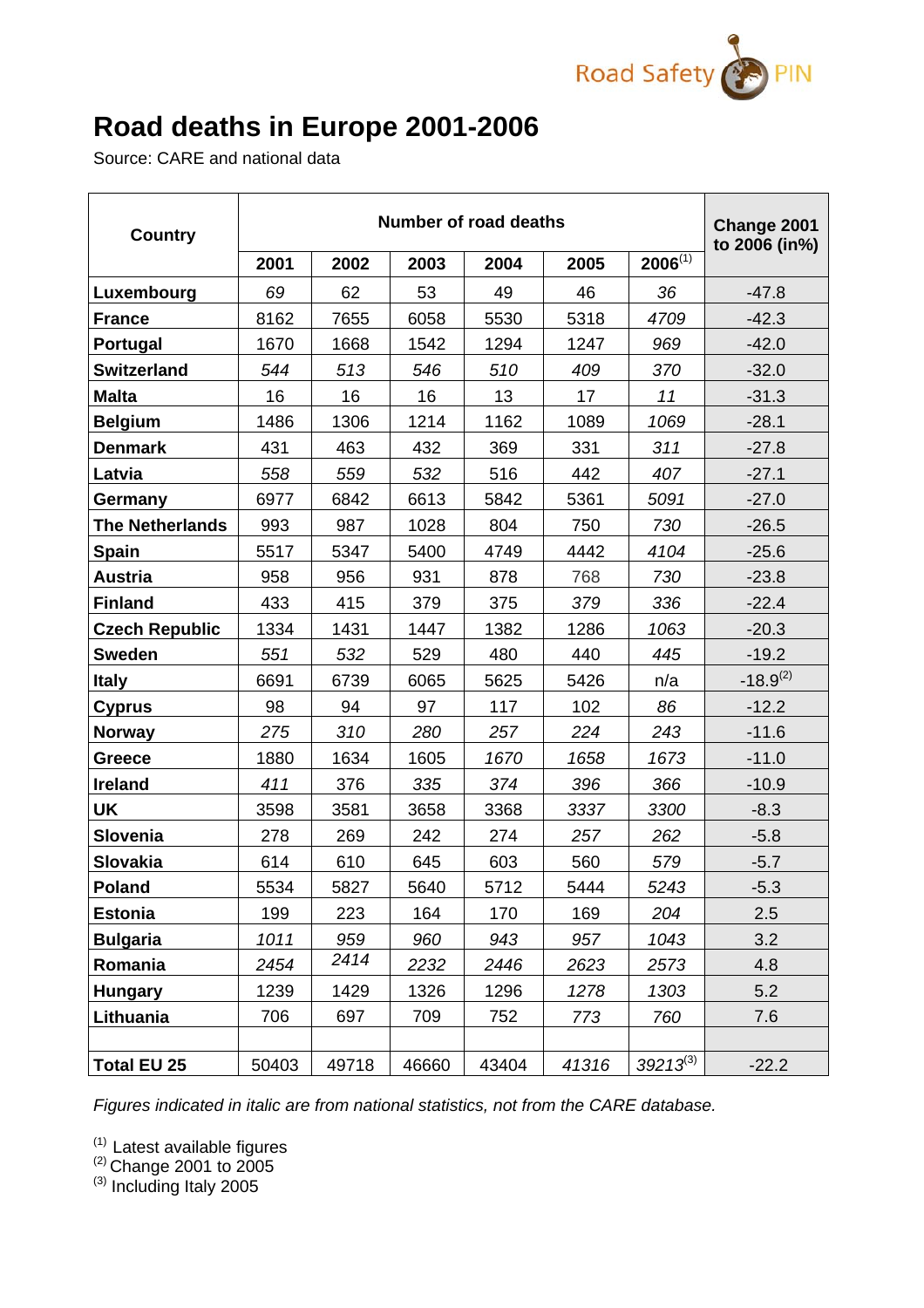

## **Road deaths in Europe 2005-2006**(1)

Source: CARE and national data

| <b>Country</b>         | <b>Number of road deaths</b> | Change 2005<br>to 2006 (in%) |         |  |
|------------------------|------------------------------|------------------------------|---------|--|
|                        | 2005                         | $2006^{(2)}$                 |         |  |
| <b>Malta</b>           | 17                           | 11                           | $-35.3$ |  |
| Portugal               | 1247                         | 969                          | $-22.3$ |  |
| Luxembourg             | 46                           | 36                           | $-21.7$ |  |
| <b>Czech Republic</b>  | 1286                         | 1063                         | $-17.3$ |  |
| <b>Cyprus</b>          | 102                          | 86                           | $-15.7$ |  |
| <b>France</b>          | 5318                         | 4709                         | $-11.5$ |  |
| <b>Finland</b>         | 379                          | 336                          | $-11.3$ |  |
| <b>Switzerland</b>     | 409                          | 370                          | $-9.5$  |  |
| Latvia                 | 442                          | 407                          | $-7.9$  |  |
| <b>Ireland</b>         | 396                          | 366                          | $-7.6$  |  |
| Spain                  | 4442                         | 4104                         | $-7.6$  |  |
| <b>Denmark</b>         | 331                          | 311                          | $-6.0$  |  |
| Germany                | 5361                         | 5091                         | $-5.0$  |  |
| <b>Austria</b>         | 768                          | 730                          | $-4.9$  |  |
| <b>Poland</b>          | 5444                         | 5243                         | $-3.7$  |  |
| <b>The Netherlands</b> | 750                          | 730                          | $-2.7$  |  |
| Romania                | 2623                         | 2573                         | $-1.9$  |  |
| <b>Belgium</b>         | 1089                         | 1069                         | $-1.8$  |  |
| Lithuania              | 773                          | 760                          | $-1.7$  |  |
| UK                     | 3337                         | 3300                         | $-1.1$  |  |
| <b>Greece</b>          | 1658                         | 1673                         | 0.9     |  |
| <b>Sweden</b>          | 440                          | 445                          | 1.1     |  |
| <b>Slovenia</b>        | 257                          | 262                          | 1.9     |  |
| <b>Hungary</b>         | 1278                         | 1303                         | 2.0     |  |
| <b>Slovakia</b>        | 560                          | 579                          | 3.4     |  |
| <b>Norway</b>          | 224                          | 243                          | 8.5     |  |
| <b>Bulgaria</b>        | 957                          | 1043                         | 9.0     |  |
| <b>Estonia</b>         | 169                          | 204                          | 20.7    |  |

*Figures indicated in italic are from national statistics, not from the CARE database.* 

(1) Italy not included

(2) Latest available figures